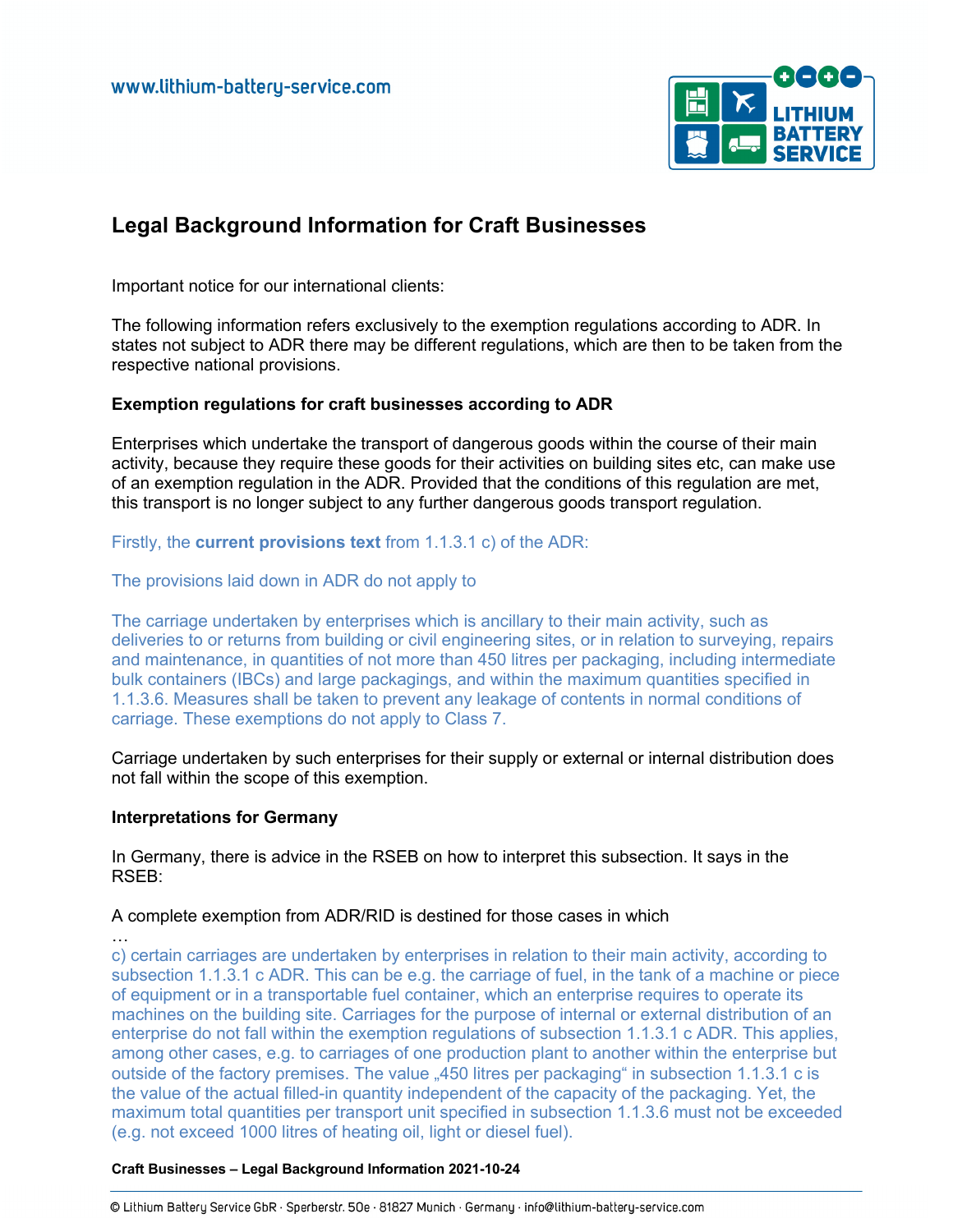

Exempted are carriages for the purpose of direct use/consumption such as

- paint in the vehicle of a painter's business,
- oxygen or acetylene bottles in the vehicle of a welder's business,
- fuel for the filling of lawn mowers in the vehicle of a municipal worker or in a rail track wagon,
- fuel for the filling of working equipment or
- pesticides carried by farmers for their own use,

provided they are specifically transported to or from a client respectively a place of use.

# **Quantity limits:**

The quantity limits quoted above under 1.1.3.1 c) according to 1.1.3.6 ADR refer to the so-called 1000 Points Rule. It determines the quantity of dangerous goods carried from which up e.g. an orange-coloured warning mark has to be affixed to the vehicle, i.e. when the transport is defined to require mandatory labeling.

When applying the crafts business regulation, this quantity must not be exceeded. The limit for the carriage of lithium cells/batteries is 333 kg cell respective battery weight. Pre-requisite is that no other dangerous goods are carried along with the transport, otherwise the quantity will be reduced accordingly.

# **Examples of the use of this exemption for the transport of lithium cells/batteries**

The above mentioned exemption can e.g. be used for the following transports:

- carriage of storage modules destined for installation at the client's
- carriage of a lithium cell/battery in order to perform a test at the client's
- carriage of cell/battery samples in the course of a customer service activity
- carriage of lithium cells/batteries for purposes of maintenance and repair

# **Examples for not exempted transports of lithium cells/batteries**

NOT exempted are e.g. the following transports:

- carriage of storage modules from the main plant to a branch (= transport for internal distribution)

- the delivery of lithium cells/batteries to another enterprise

- the shipping of lithium cells/batteries via a third party (forwarding company or parcel service)

# **Provisions to comply with**

With each transport following the exemption regulation according to 1.1.3.1 c) it has to be ensured that the lithium cells/batteries are protected so as to prevent shortcuts and that they are

**Craft Businesses – Legal Background Information 2021-10-24**